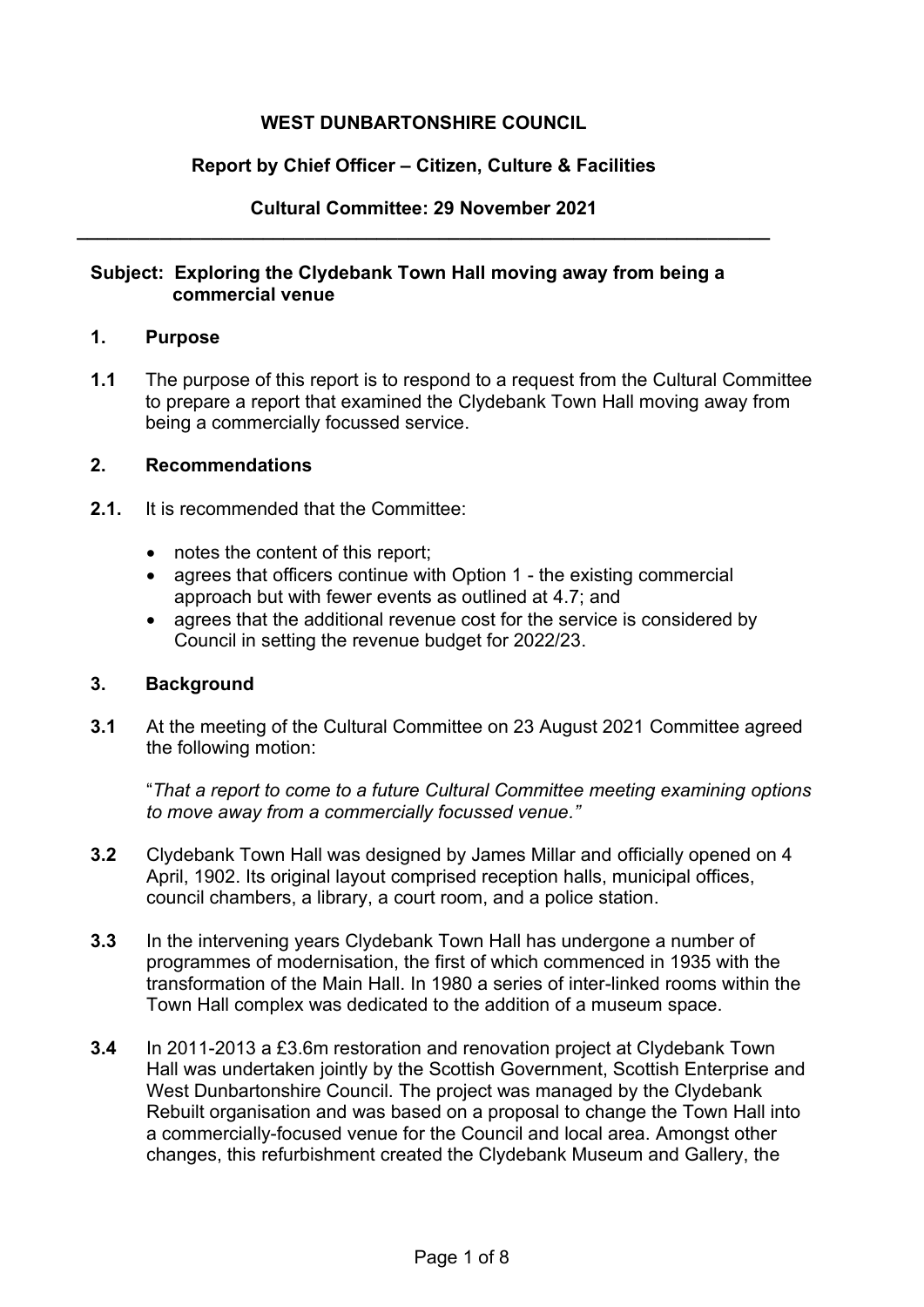Garden Gallery and garden, a coffee shop, as well as installed ship replicas in the atrium space.

- **3.5** The changes were supported by an Outline Business Case called Clydebank Civic Heart which was prepared by UK consultants Frontline in 2009. This set out a vision for a venue which generated significantly increased income from weddings and conferences with the ultimate aim of reducing costs to the Council for operating the historic building.
- **3.6** In March 2013 Council noted a report on the Town Hall business case and charging structure. The report highlighted that the Town Hall refurbishment project was designed to:
	- upgrade the building to enable it to be utilised more widely and effectively
	- supply much needed attractive space for conferences, meetings, shows and events
	- increase the revenue generating potential of the Town Hall
	- make the building more energy efficient
	- preserve a heritage asset for use by the local community and visitors

The report highlighted that prior to the refurbishment the Council received income of approximately £58,000 from lets in the Town Hall during 2008-09. The ambition for the re-opened facility was for income of £150,000 per year. It also recorded that the development of the Town Hall as a venue would result in a significantly different type of use than previously. There was a requirement to promote a vast range of events, functions and shows at the Town Hall in order to generate income.

- **3.7** Since re-opening in 2013/14 the B-listed building has been considered as the Council's premier events venue, providing bespoke space for a range of corporate, civic and cultural events and also hosting a museum, gallery and coffee shop.
- **3.8** In May 2018 the Cultural Committee agreed a report on the Scale of Charges at the Clydebank Town Hall. As well as increasing fees to the market rate, the report also outlined the introduction of a step change in strategy to optimise the income potential of the Town Hall and reduce Council costs. This involved a clear plan to make the Town Hall a commercially successful venue that appealed to the wedding, conference and corporate event market. Following approval of this report the income target was increased as part of the annual estimates process until 2020/21 when it reached £300,000.
- **3.9** In February 2021 Cultural Committee agreed to invest £950,000 in a refurbishment of the building to make it a place the people of Clydebank could be proud of. In August 2021 and September 2021 Cultural Committee agreed motions that made a number of revisions to these plans.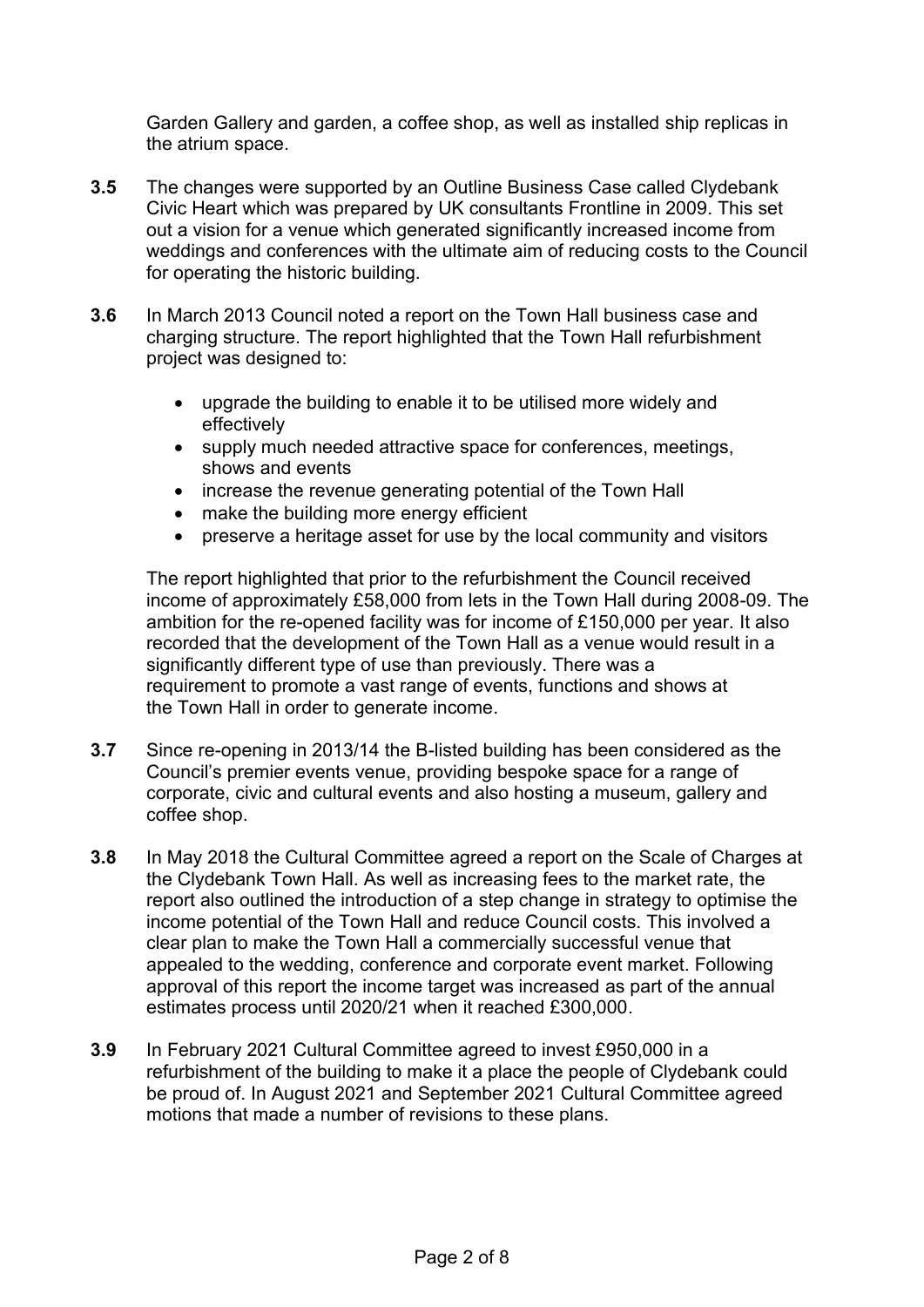# **4. Main Issues**

- **4.1** The Covid-19 pandemic has caused major disruption to the hospitality industry. In the Town Hall's case this has led to numerous cancellations as well as a rescheduling of existing bookings in 2020/21 and 2021/22 into future years. In addition during these two financial years it has not been possible to promote the Town Hall to new bookings in the normal way with on-site visits and Wedding and Event fairs. As a result the current level of bookings for future years are far below what we would normally expect.
- **4.2** In addition at a Special Meeting of the Cultural Committee in July 2021 Committee agreed a motion that future bookings stop being taken at the Town Hall until all proposed refurbishment works had been completed, or until 31 December 2021. As a result officers have not been able to secure any future bookings since July 2021 for future years. A look ahead to the 2022/23 diary shows only 13 bookings at this point, and 1 booking for 2023/24. There is a risk that refurbishment works could continue into January 2022 and it is not clear at this point if that would lead to Committee extending the restriction on future bookings. Either way the position in 2022/23 and 2023/24 will be far from business as usual with regard to bookings.
- **4.3** Furthermore, the Cultural Committee directed officers in August 2021 to use the Garden Gallery room as a gallery. The Garden Gallery has been a highly desirable and popular space for weddings and other events – often for drinks and canapes between the ceremony and the reception – and is a key element of the events package offered by the venue. Removing this room from such a use to make into a gallery space reduces income opportunities for the building moving forward.
- **4.4** The Clydebank Town Hall currently has an annual income target to achieve of £300,000 per year – equivalent to approximately £6,000 per week. Given the points raised at 4.1, 4.2, and 4.3 it will not be possible to achieve this income target in the coming year/s. This presents a risk to the Council of a significant budget overspend unless steps are taken to mitigate the situation.
- **4.5** As noted in the 2021/22 Citizen, Culture and Facilities Delivery Plan, officers have undertaken a review of staffing levels at the Town Hall. This included removing the two catering assistant posts in response to the February 2021 Committee decision to replace the coffee shop with a self-service kiosk. The employees were to be supported with redeployment through the Council's SWITCH policy. Under these plans the new structure would have costed approximately £168,000 in 2022/23 which is significantly lower than previous years. If this structure had been implemented along with a revised income target of £120,000 to take account of points 4.1, 4.2, and 4.3 then there would have been a zero impact on the revenue budget to the Council in 2022/23 as illustrated in the following table: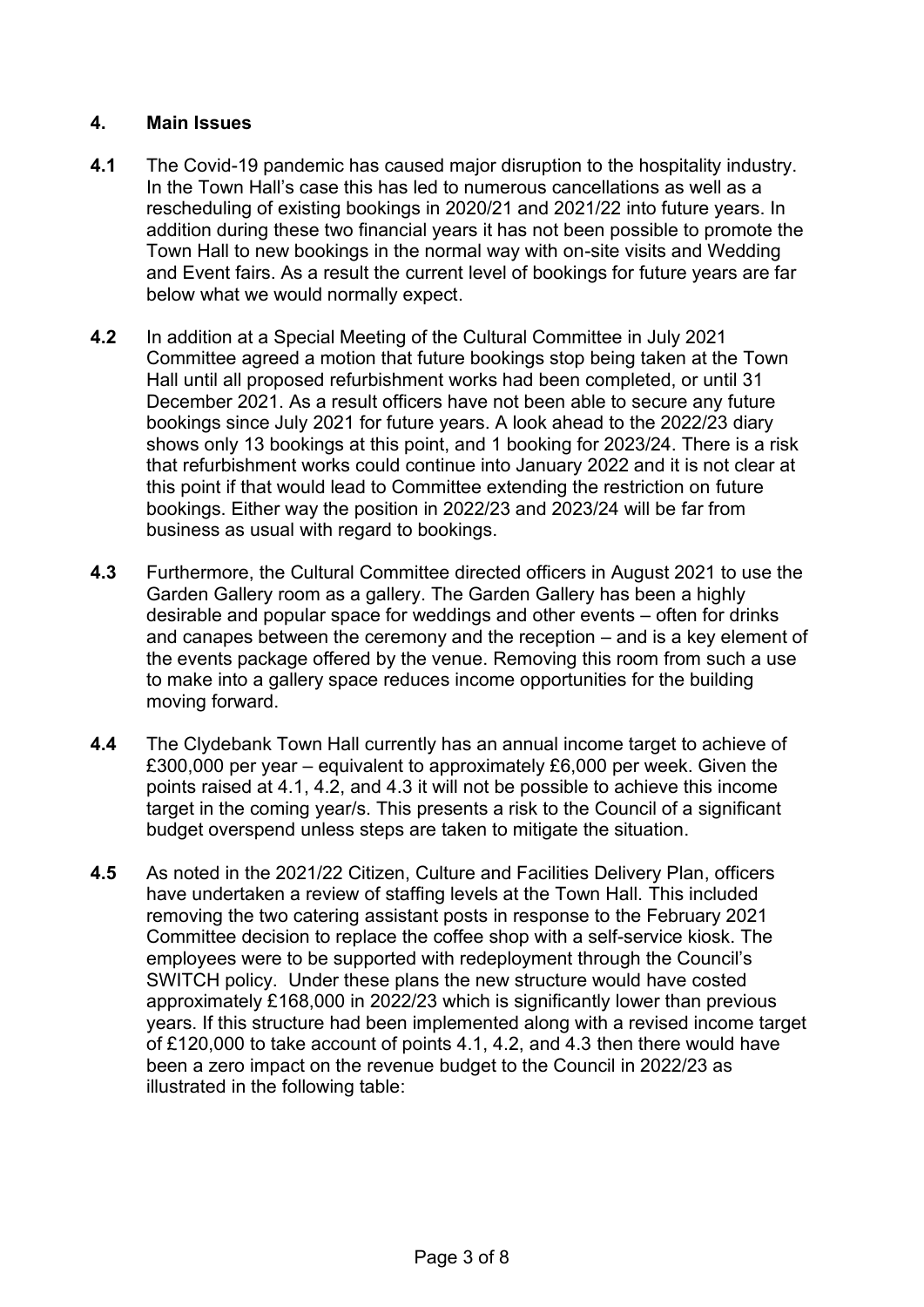| <b>Officer Restructure</b><br><b>Costs/Income</b>                | 2022/23  |
|------------------------------------------------------------------|----------|
| <b>Employee costs</b>                                            | £168,000 |
| Casual employee costs                                            | £40,000  |
| Other expenditure                                                | £255,000 |
| Income target                                                    | £120,000 |
| <b>Total budget</b>                                              | £343,000 |
| <b>Total additional cost on Council Revenue</b><br><b>Budget</b> |          |

**4.6** At the Special Cultural Committee on 1 October 2021 Committee agreed a motion to re-introduce a staffed coffee shop at the Town Hall instead of the selfservice option. Adding these staffing and food costs back into the Town Hall budget creates a £40,000 additional revenue cost on the Council as illustrated below:

| <b>Officer Restructure with a staffed coffee</b><br>shop<br><b>Costs/Income</b> | 2022/23    |
|---------------------------------------------------------------------------------|------------|
| Employee costs                                                                  | £202,000   |
| Casual employee costs                                                           | £40,000    |
| Other expenditure                                                               | £264,000   |
| Income target                                                                   | £123,000   |
| <b>Total budget</b>                                                             | £383,000   |
| <b>Total additional cost on Council Revenue</b><br><b>Budget</b>                | $+£40,000$ |

**4.7** These financial projections assume that officers continue to operate events with a commercial focus as has been the case to date – this includes internal wedding dressing, no restrictions on advance bookings, wedding packages for multiple rooms within the Town Hall, internal bars, and dressings in the atrium and entrance hall etc. There would clearly be fewer events held in 2022/23 and 2023/24 than in previous years as a result of the impacts of highlighted at 4.1, 4.2, and 4.3. This may assist to reassure the Town Hall Working Group which had concerns over the volume of events taking place in previous years. The estimated level of activity using this approach in the coming two years would be around 15 commercial wedding receptions per year, a small number of dance shows and the biannual Clydebank Musical Society performances.

### Moving away from a commercial approach

**4.8** Historically, in order to meet the annual £300,000 income target for the Town Hall officers used a number of different commercial approaches, and sought to maximise occupancy in the rooms available for hire. During 2019 and 2020 the Cultural Committee and Town Hall Working Group expressed concerns over the focus officers were giving to wedding receptions. For example, such events required considerable preparation by the Town Hall team and so employees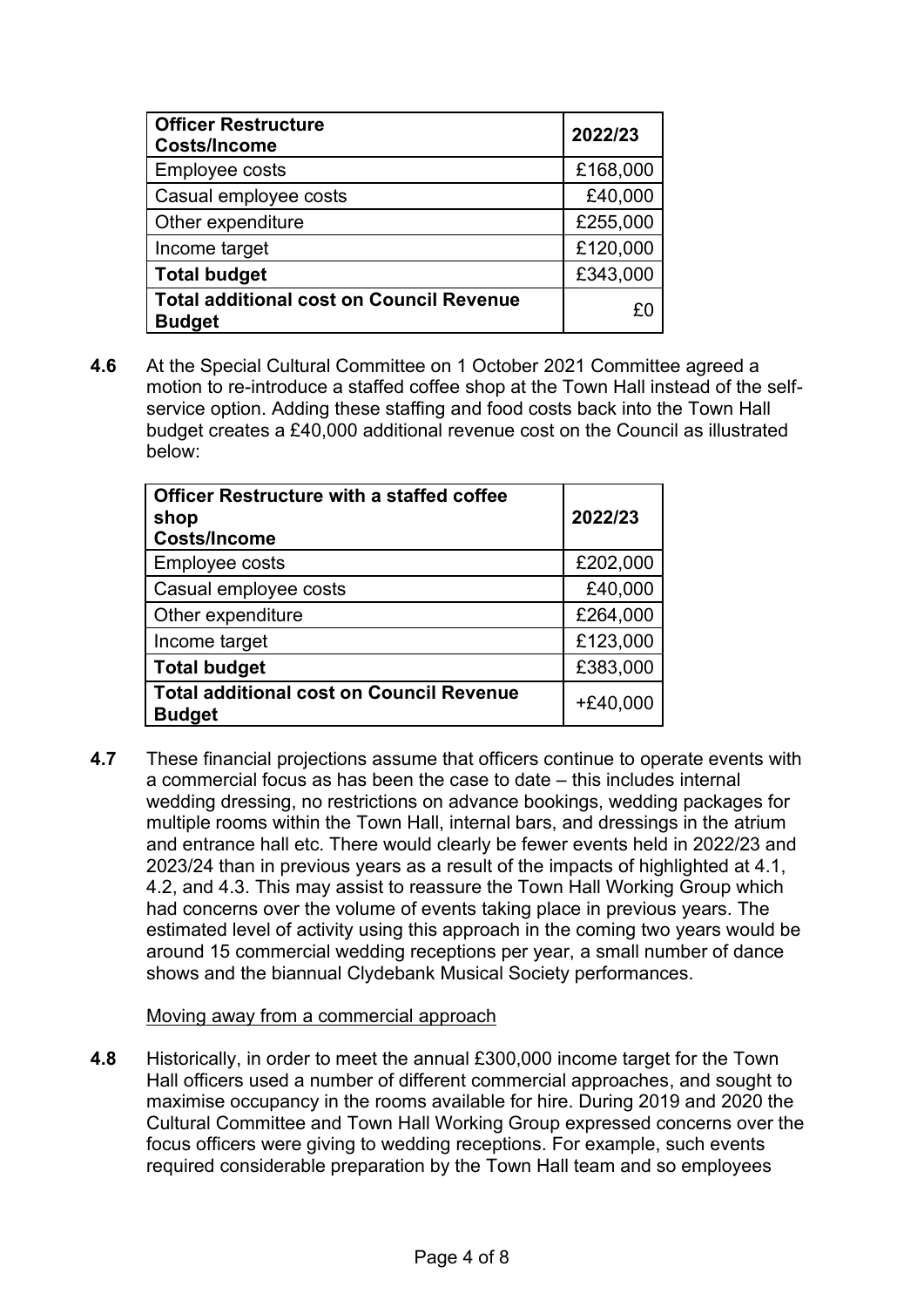would often begin dressing the Main Hall for a reception two to three days before the actual event. In addition, in an effort to maximise income, officers developed and promoted a wedding package that included wedding parties using a number of rooms within the Town Hall including the Main Hall, Lesser Hall, the Garden Gallery and the Bridal Room. Officers also accommodated requests from brides and grooms to have gift tables and other displays in the Town Hall atrium to make their day more special. Concerns were raised by the Town Hall Working Group about the way this approach changed the civic nature of the building.

- **4.9** The Town Hall Working Group also indicated that it wanted to see Council teams pass responsibility for the dressing of wedding receptions to private contractors hired directly by the wedding parties. It was suggested that these contractors should set up and clear the venue on the day of the reception in order that the character of the building was not prioritised to weddings. If this was not possible due to time-pressures or other factors then in a further change the bridal party would be charged for the additional days required for set-up and clear-down. It is unlikely that contractors would be able to regularly undertake set-up and clearaway on the same day as receptions – with bookings often finishing at midnight. It would also present challenges from a Working Time Directive perspective for Council officers to be present at the venue into the early hours of the morning to supervise reception clear-away by contractors. As a result it is likely that additional days would need to be charged to the bridal party for this purpose. This is likely to make booking a wedding reception at the Town Hall expensive in comparison to other venues and for bookings to fall as a result. This will also have an impact on the commercial potential of the building. It should also be factored in that this approach will reduce the income potential for the Town Hall as officers would no longer be providing the wedding dressing service.
- **4.10** In addition feedback at the Town Hall Working Group has suggested that accommodating civic activity of the Council – such as Civic Receptions or Anniversary ceremonies – should be the priority for the Town Hall. Concerns have been raised that historic bookings in the diary from external individuals and organisations can reduce the flexibility in accommodating such events. The Town Hall Working Group has also found that the flexibility to make decisions relating to the Town Hall can be restricted by historic bookings which the Council has a contract in place to fulfil. This means that these bookings must be fulfilled before any decisions that change the strategy or approach of the Town Hall can be implemented in full. It is not clear how this could be mitigated against unless Cultural Committee wanted to introduce a new approach where no external booking could be made at the Town Hall beyond a certain date in advance – for example 6 months. This would ensure the diary was typically free to accommodate any and all civic bookings within the Main and Lesser Halls as and when required, and that Strategic decisions at Committee could be implemented within the next 12 months. Such a move would inevitably lead to a reduction in bookings and income at the Town Hall because external parties will often seek to make bookings up to two years in advance to ensure they have the date they wish.
- **4.11** The Town Hall Working Group has suggested the model of business they feel comfortable with is more similar to the civic Municipal Buildings in Dumbarton.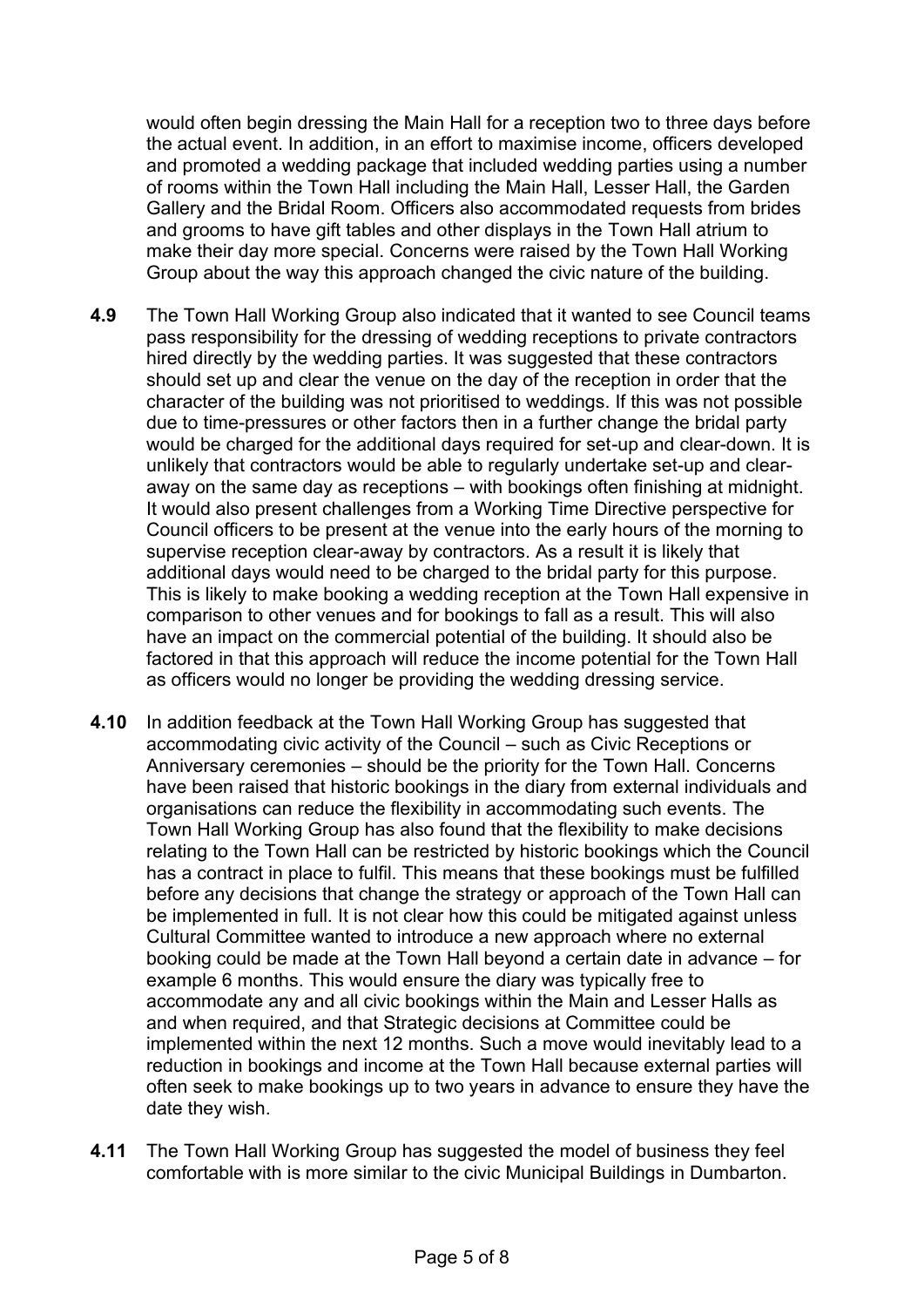The Municipal Buildings only have a modest income target attached to it, linked to wedding ceremonies in the Chambers and Leven Suite in line with demand. The Working Group is similarly supporting of wedding ceremonies at the Town Hall, and believe the Ceremony Room should be exclusively protected for this purpose. Wedding receptions would also be welcomed with the caveats outlined at 4.8,4.9 and 4.10. If this approach was to be introduced then officers estimate a realistic income target for the Clydebank Town Hall would be approximately £53,000 per year. This is based on holding approximately 10 limited wedding receptions contained in the Main Hall only, a small number of dance shows and the biannual Clydebank Musical Society performances. This approach would have the following £80,000 revenue impact on the Council for 2022/23.

| <b>Civic Centre/Municipal Buildings Approach</b><br><b>Costs/Income</b> | 2022/23    |
|-------------------------------------------------------------------------|------------|
| <b>Employee costs</b>                                                   | £202,000   |
| Casual employee costs                                                   | £10,000    |
| Other expenditure                                                       | £264,000   |
| Income target                                                           | £53,000    |
| <b>Total budget</b>                                                     | £423,000   |
| <b>Total additional cost on Council Revenue</b><br><b>Budget</b>        | $+£80,000$ |

**4.12** It is important to highlight to Committee that the Council has a contractual obligation to deliver a number of bookings that are currently in the Clydebank Town Hall diary. These would need to be done on the basis of the terms agreed at the time the bookings were made. Therefore if Committee wished to pursue a new approach as outlined at 4.11 then this would apply only to new bookings from the date of the Committee decision and not existing ones.

# **Options Appraisal**

- **4.13** Officers undertook an options appraisal to consider the options available. Option 1 was to retain the commercial focus but with an anticipated reduction in the number of events, while Option 2 was to move to a civic model similar to the Municipal Buildings.
- **4.14** The options were assessed on a range of measures including fulfilment of civic commitments, empowerment of Committee to implement decisions, local resident and group demand, impact on the Council revenue budget, and employee relations. The results of the Options Appraisal are listed below and illustrate that on this criteria Option 1 was the best option to progress:

| <b>Option</b>                                      | <b>Score</b> |
|----------------------------------------------------|--------------|
| Option 1 (Commercial but fewer events)             | 125          |
| <b>Option 2 (Civic Centre/Municipal Buildings)</b> | -115         |

### **5 People Implications**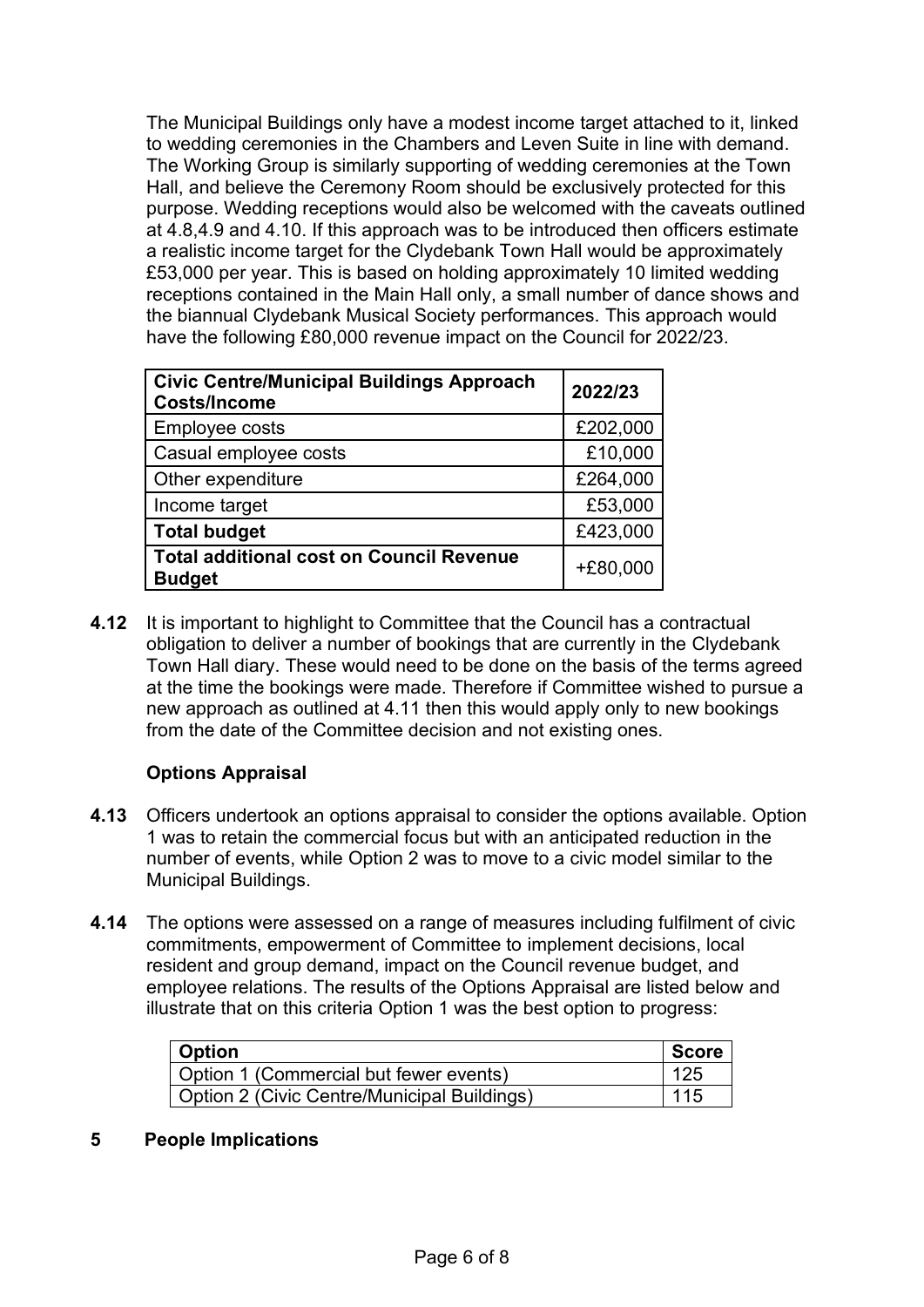**5.1** There are no direct people implications arising from the recommendations of this report. Management has already undertaken a restructure that creates a smaller and more efficient team at the Clydebank Town Hall. The costs for this team have been included in projections linked to this report.

## **6 Financial & Procurement Implications**

- **6.1** Option 1 would lead to an additional revenue cost on the Council of £40,000. In time as bookings increased it is expected that income levels will increase and this additional revenue cost could be reduced.
- **6.2** Moving to the Civic Centre approach outlined in Option 2 would lead to an additional revenue cost on the Council of £80,000. It is not expected that occupancy levels could ever be achieved at the Town Hall that would negate this revenue cost.
- **6.3** If Committee agrees to either option then the additional cost arising from the decision requires to be considered by Council in setting the revenue budget for 2022/23.
- **6.4** There are no procurement implications with this report.

# **7 Risk Analysis**

- **7.1** There is a risk that if Committee does not lift the restriction on new bookings in January 2022 that the additional revenue cost on the Council could increase in 2022/23 beyond the figures quoted in this report.
- **7.2** There is a risk that Covid-19 restrictions could be re-introduced by the Scottish Government if there are any future spikes in infection levels. This would have a further impact on the income forecasts contained in this report and the resulting additional cost on the Council – depending on what Covid-19 funding remains available.
- **7.3** There is a risk that adding revenue cost to the Council, at the same time as underutilising a Council asset by reducing its commercial potential, could be viewed as failing to deliver Best Value.
- **7.4** There is a risk that if a clear purpose and vision for the Town Hall is not decisively agreed at Committee then its future operation could be affected. Its multi-functional nature, with hall hire, civic activity, Elected Member accommodation, museum and gallery, coffee shop, wedding ceremonies, and Committee and Council business, creates a complex and competing environment. Without a clear prioritisation then there is a risk that officers will fail to deliver upon the aspirations of Cultural Committee.

### **8 Equalities Impact Assessment (EIA)**

**8.1** There is minimal impact from the recommendation of the report.